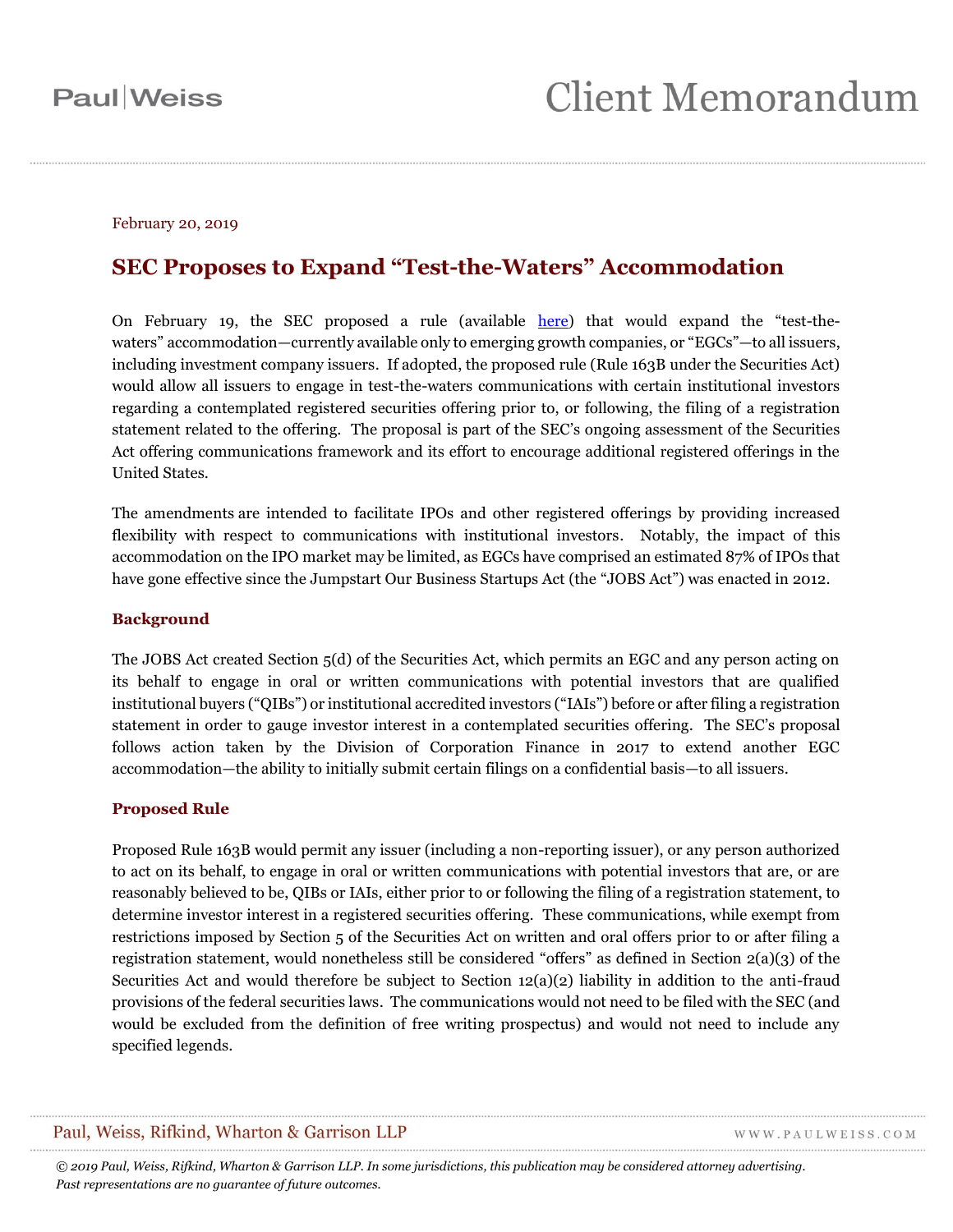## **Paul** Weiss

# **Client Memorandum**

The proposed rule does not specify the steps that an issuer should take to establish a reasonable belief that the intended recipients of test-the-waters communications are QIBs or IAIs or otherwise to verify investor status, as is the case for reliance on Rule 506(c) of Regulation D.

The proposed rule would be non-exclusive; attempted compliance would not act as an exclusive election and an issuer could rely on other Securities Act communications rules or exemptions when determining how, when and what to communicate related to a contemplated securities offering.

Information provided in a test-the-waters communication under the proposed rule cannot conflict with material information in the related registration statement. As is currently the practice with regard to EGCs, the SEC or its staff could request that an issuer furnish it with any test-the-waters communication used in connection with an offering. Issuers subject to Regulation FD would also need to consider whether any information in a test-the-waters communication could trigger disclosure obligations under Regulation FD or whether an exemption under Regulation FD would apply. To avoid the application of Regulation FD, the proposing release notes that an issuer could consider obtaining confidentiality agreements from any potential investor engaged under the proposed rule.

Comments are due 60 days after publication of the proposed rule in the Federal Register.

\* \* \*